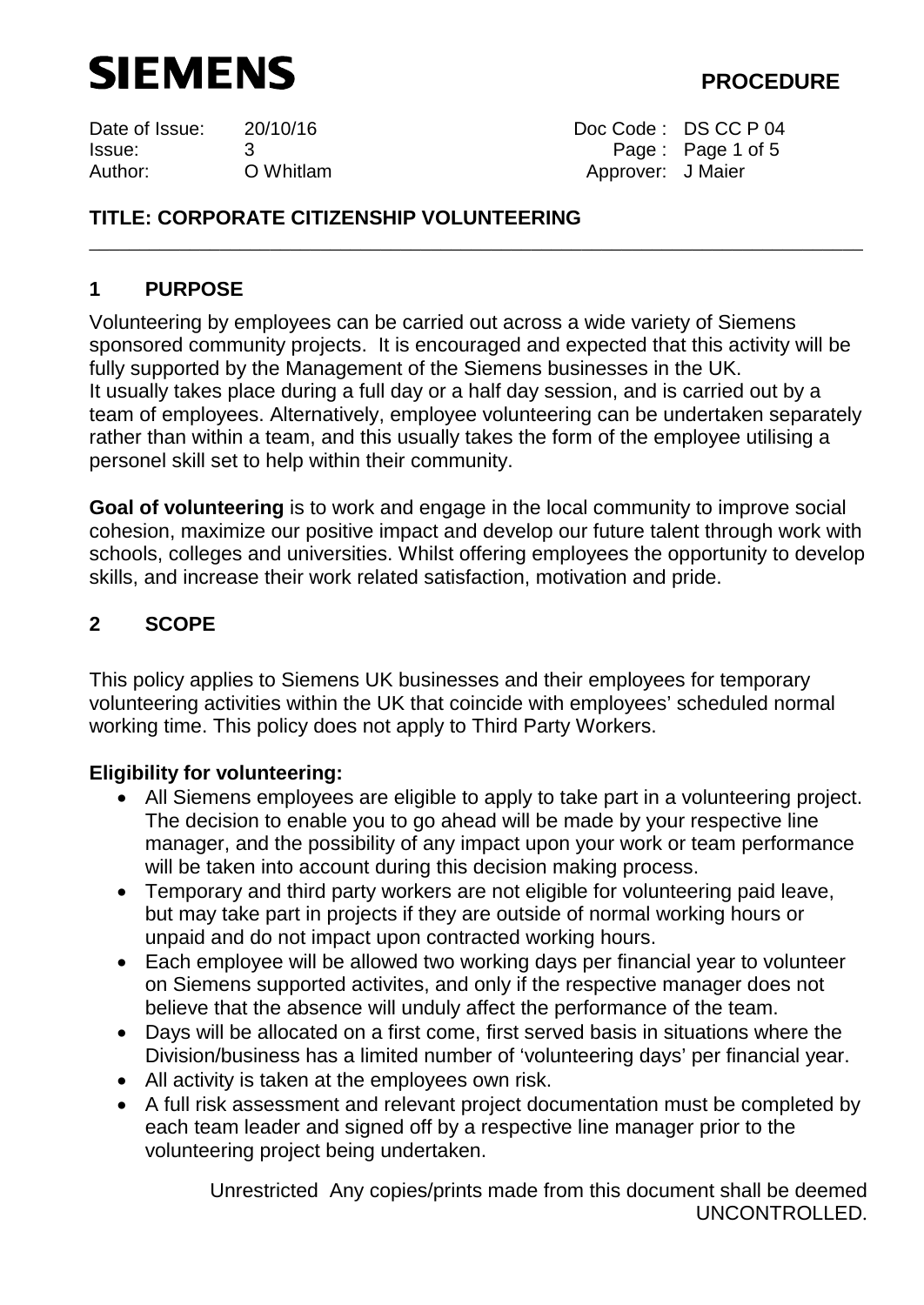

Date of Issue: 20/10/16 Doc Code : DS CC P 04 Issue: 3 Page : Page 2 of 5 Author: C Whitlam **Author:** O Whitlam Author: J Maier

# **TITLE: CORPORATE CITIZENSHIP VOLUNTEERING**

• You should consult your doctor or other health care professional before undertaking any unusually strenuous activity during paid volunteering time.

\_\_\_\_\_\_\_\_\_\_\_\_\_\_\_\_\_\_\_\_\_\_\_\_\_\_\_\_\_\_\_\_\_\_\_\_\_\_\_\_\_\_\_\_\_\_\_\_\_\_\_\_\_\_\_\_\_\_\_\_\_\_\_\_\_\_\_\_\_\_\_\_\_\_\_\_\_

• All recipients must agree to take part in some publicity unless there are specific and reasonable reasons as to why not.

## **Activities targeted at the following areas are considered appropriate**:

- Enabling education projects.
- Supporting children and young people.
- Assisting disadvantaged members of society the sick, the old etc.
- Improving employability in your local area.
- Protecting or improving the natural environment.

## **We will not allow employee volunteering to help**:

- An individual.
- For profit organizations.
- Organizations that do not have tax-exempt status, or charitable intent.
- Religious or sectarian programs for wholly religious purposes.
- Political organisations or NGO's that participate in lobbying of the government.
- Organizations that limit membership and services based on race, religion, colour, creed, sex, age or national origin.
- Projects and organizations serving or having an impact on a Siemens community (Siemens community includes that of the employee) that might in any way pose a conflict with Siemens' mission, goals, values, program, products or employee interest and wellbeing.

## **3 RESPONSIBILITIES**

The governance of this strategy is the responsibility of Juergen Maier, CEO, for and on behalf of the Siemens UK CSR Steering Committee.

## **4 METHOD**

All Siemens led volunteering activities can be found in the [Volunteering Tool.](https://apps.nwe.siemens.com/EngagementTool/) It acts as the portal for which to register yourself for volunteering opportunities, access free downloadable resources and must log the activities you have undertaken.

The types of volunteering you can undertake are detailed below.

Unrestricted Any copies/prints made from this document shall be deemed UNCONTROLLED.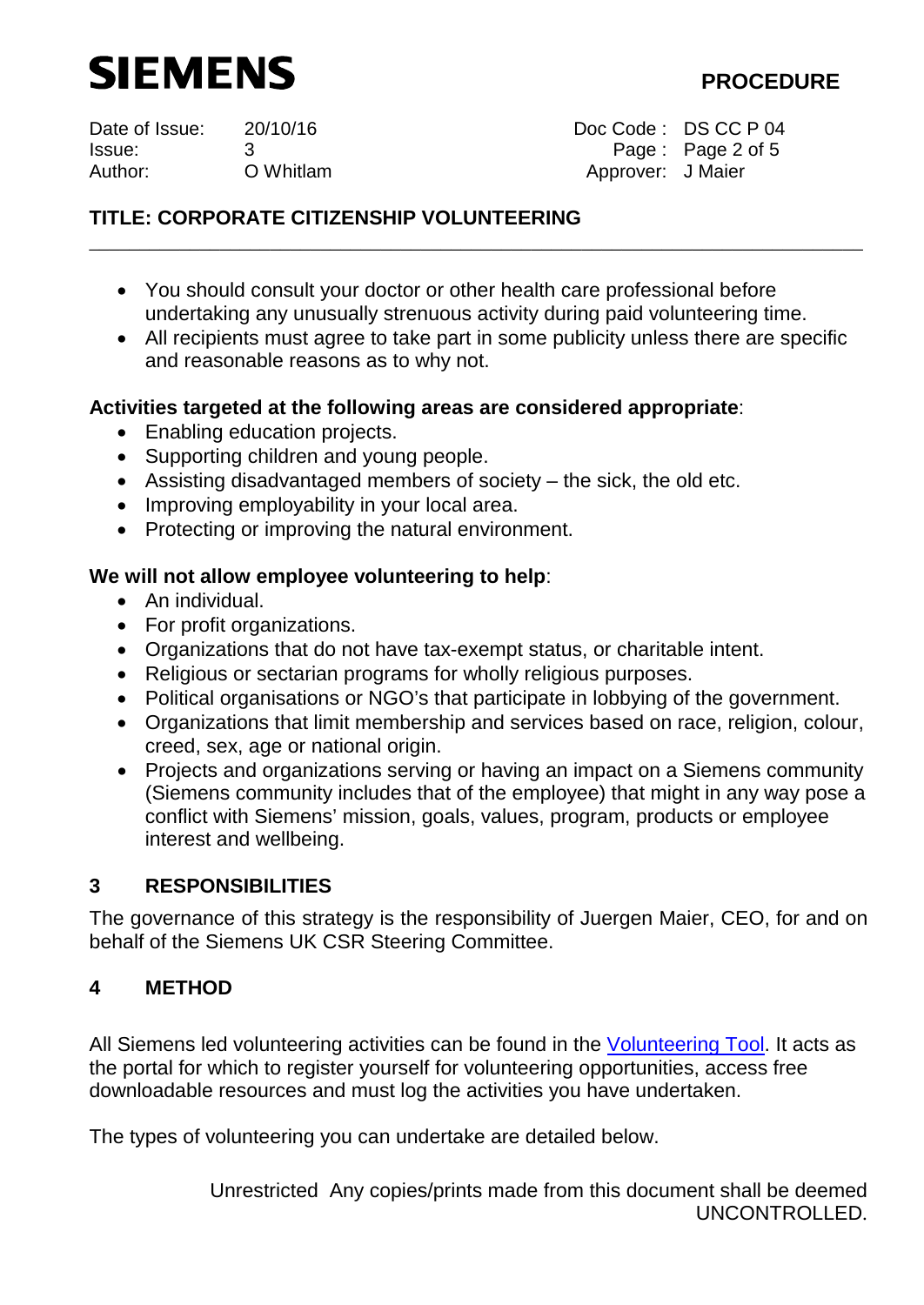

Issue: 3 Page : Page 3 of 5 Author: O Whitlam **Author:** O Whitlam Approver: J Maier

Date of Issue: 20/10/16 Doc Code : DS CC P 04

# **TITLE: CORPORATE CITIZENSHIP VOLUNTEERING**

**Team challenges** involve a group of employees who undertake a specific challenge on behalf of their company to support a community organisation or school. Challenges normally take place during work hours, over a period of one or two days. These challenges can range from straightforward 'hands on' practical tasks such as clearing invasive species from an area of wildlife habitat, to providing skill based services such as business planning support to a local charity.

\_\_\_\_\_\_\_\_\_\_\_\_\_\_\_\_\_\_\_\_\_\_\_\_\_\_\_\_\_\_\_\_\_\_\_\_\_\_\_\_\_\_\_\_\_\_\_\_\_\_\_\_\_\_\_\_\_\_\_\_\_\_\_\_\_\_\_\_\_\_\_\_\_\_\_\_\_

All challenges require advance planning and preparation to ensure success and satisfaction for everyone involved. The Team Leader plays a crucial role in making this happen, and any reasonable equipment cost can be put through expenses, with prior approval by your Line Manager and to be signed off by your Manager.

**Individual challenges** offer a range of opportunities, from requiring a regular commitment to a local primary schools, reading group in a area with high illiteracy rates, or in helping to increase employment opportunities for the young.

**NB** if you are working directly with children and / or young and vulnerable people**.** A Disclosure and Barring Service (DBS) check (previously referred to as a CRB check) may be required for your volunteering activity. It is a shared responsibility between yourself and the school to have one fo these done. Your local HR team can advise you on the application, or alternatively you can sign up to STEMNET as an ambassador and receive a DBS check.

The organisation or school may have other policies and practices that you need to adhere to, please ask the organisation directly about this.

## **Under no circumstances should any employee volunteer travel alone with a child or vulnerable person.**

**Fundraising** at company organised fundraising events and individual fundraising for National, Site or Business Units charities, can be counted as volunteering under the same guidance as any other activity. Additional fundraising opportunities can be considered at the discretion of your line manager and CSR agent.

A risk assessment must be completed and signed off by your line manager to ensure the activity is suitable to be undertaken in work time before undertaking the activity.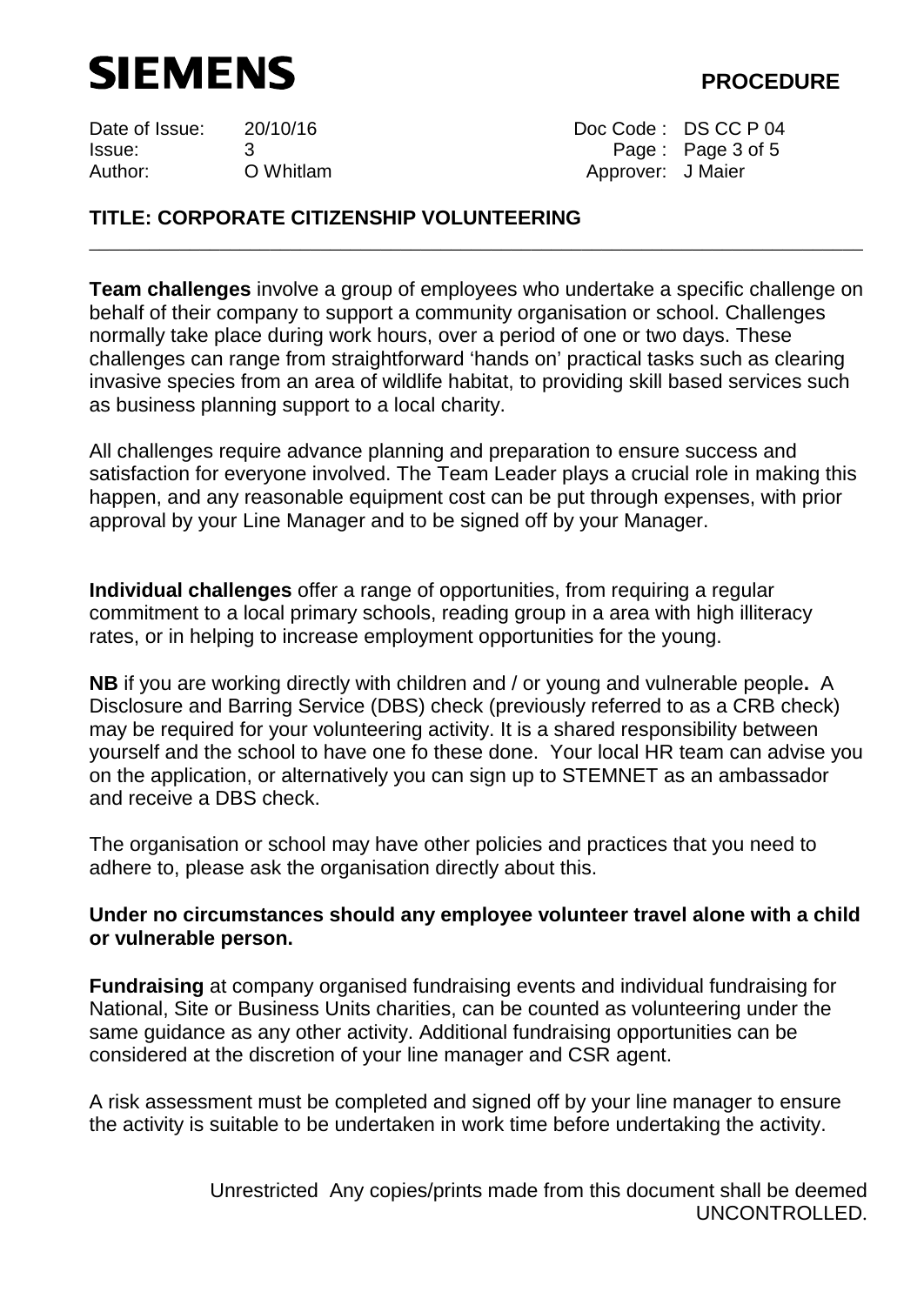# SIEMENS **SIEMENS**

Date of Issue: 20/10/16 Doc Code : DS CC P 04 Issue: 3 Page : Page 4 of 5 Author: O Whitlam **Author:** O Whitlam Approver: J Maier

# **TITLE: CORPORATE CITIZENSHIP VOLUNTEERING**

## **Becoming a Project Lead.**

Project leads are volunteers approved by their manager, as the best qualified and most suitable people to take on the added work load, that being in charge of their specific Project entails. This could be a case of matching candidate areas of expertise to the Project or their personnal skills set being particularly applicable to the project. Often if somebody brings a proposal for an activity that is later accepted, they will maintain their ownership of it, if capable.

\_\_\_\_\_\_\_\_\_\_\_\_\_\_\_\_\_\_\_\_\_\_\_\_\_\_\_\_\_\_\_\_\_\_\_\_\_\_\_\_\_\_\_\_\_\_\_\_\_\_\_\_\_\_\_\_\_\_\_\_\_\_\_\_\_\_\_\_\_\_\_\_\_\_\_\_\_

Volunteering opportunities are available through the **[Siemens Volunteeering Tool](https://apps.nwe.siemens.com/EngagementTool/#/ActivitiesMap)**

Appendix A lists the current methods of volunteering that enable Siemens employees to volunteer on supported activities anywhere they wish in the UK. If you volunteer through any of these networks, please remember to log your activity via the [Volunteering Tool.](https://apps.nwe.siemens.com/EngagementTool/#/ProjectsList)

Local volunteering is available at many sites, please contact your local representative.

## **Costs**

Any reasonable cost incurred whilst carrying out a company supported volunteering opportunity will be covered by Siemens. These should be assigned to your own cost centre as well as communicated in the [Volunteering Tool](https://apps.nwe.siemens.com/EngagementTool/) – Log your time and feedback section. It is important to follow the Siemens **Travel Policy** when commuting to and from a project. Employees are strongly encouraged to car share, ideally those without company cars should receive a lift from a company car driver. But must not use cars provided under the Cars Benefits Policy for Voluntary activities e.g. taking residents to and from a clinic or theatre.

## **5 RELATED DOCUMENTS**

DS CC 01 Corporate Citizenship Strategy Policy

## **6 REVISION HISTORY**

| Revision No.   Effective |             | Sections Affected   Reason for Revision |
|--------------------------|-------------|-----------------------------------------|
|                          | <b>Date</b> |                                         |

Unrestricted Any copies/prints made from this document shall be deemed UNCONTROLLED.